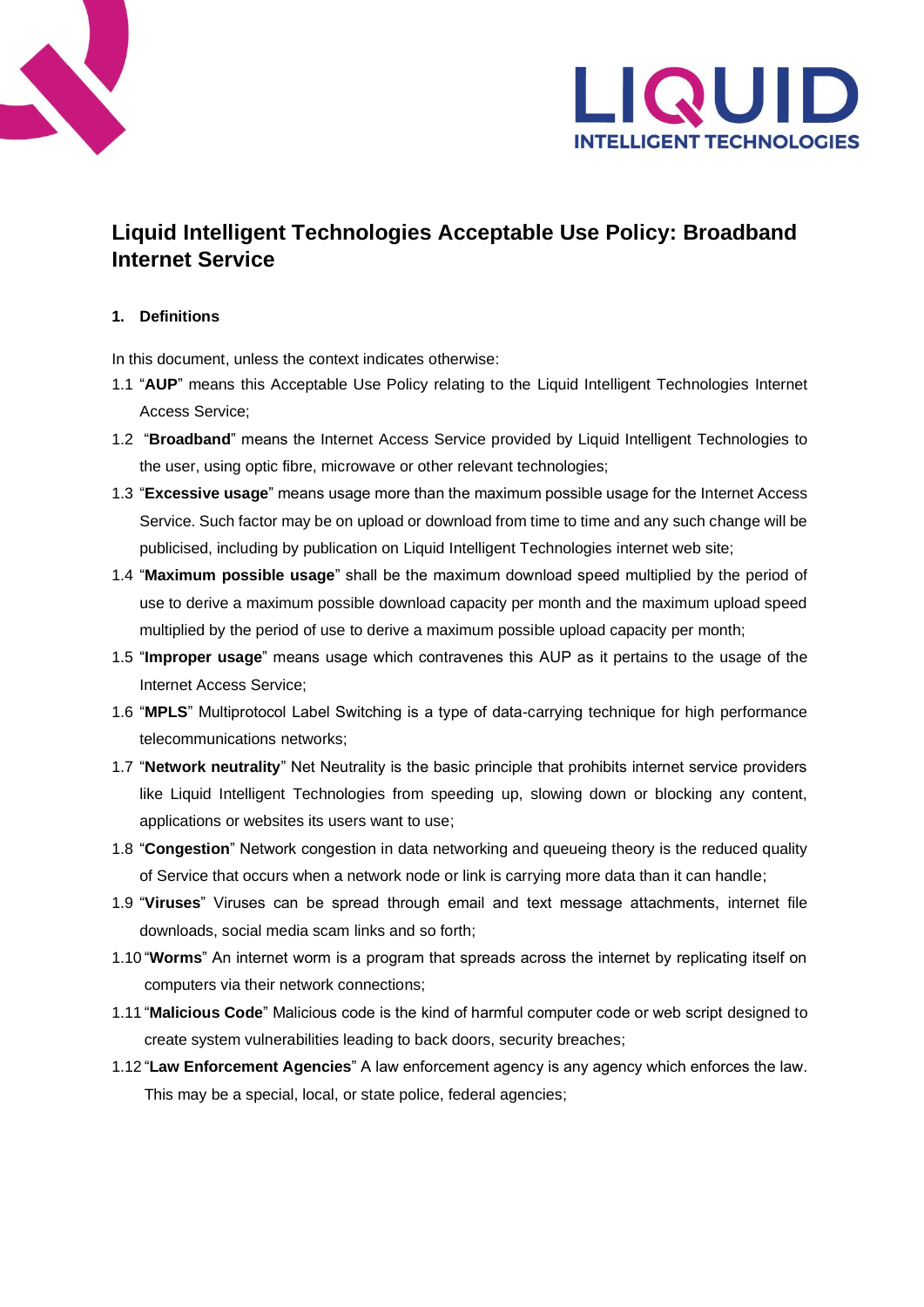# **2. Acceptable Use Policy (AUP) Introduction**

The purpose of this AUP is to ensure equity of access to all users of Liquid Intelligent Technologies Internet Access Service. Liquid Intelligent Technologies endeavour to provide equitable access to all users to ensure the best possible performance and experience for the majority of its users.

Many factors must be considered, including the regulatory environment. Generally, to be compatible with the spirit of Network Neutrality to enable Liquid Intelligent Technologies to deliver our Internet Access Service.

This AUP relates to the data usage of the Internet Access Service only. Other issues related to our Internet Access Service as well data usage related to other access Services are covered by the Liquid Intelligent Technologies Service Schedule.

### **3. Usage Guidelines and Acceptable Use**

The Internet Access Service is provided over MPLS network with Service guarantees, which may be impacted by the activities of other users that may cause congestion on our network.

To help ensure that all Customers have fair and equal use of the Service and to protect the integrity of its network, Liquid Intelligent Technologies reserves the right, and will take necessary steps, to prevent improper or excessive usage.

This policy applies to and will be enforced for both intended as well as unintended (e.g., Viruses, Worms, Malicious Code, or otherwise unknown causes) excessive and/or improper usage. Online activity will be subject to the available bandwidth, data storage and other limitations of the Internet Access Service, which Liquid Intelligent Technologies may from time to time, revise at its own discretion and without prior notice to the Customer.

### **4. Illegal and Inappropriate Activities Dark**

As an Internet user, whilst connected to the Internet via Liquid Intelligent Technologies you must comply with the relevant laws that apply in the country where you consume the Service, and the laws of the United Kingdom. Liquid Intelligent Technologies makes most of its connections to the internet in the United Kingdom, hence UK law is considered by the LT group as the standard for operations. Some African nations are in the process of developing laws relating to Internet usage, and in the absence of such laws in the country where you consume the Service, you must comply with the laws of the UK.

You should also be mindful of the fact that the Internet is a global medium and is regulated by the laws of many different countries. Material or content which is legal in this country may be illegal in another and vice versa.

These are some of the things that you must not do whilst connected to the Internet:

- 4.1. You must not, by using the Service, download, possess or transmit in any way, illegal material (for example indecent images of children);
- 4.2. You must not send, publish, distribute, circulate or otherwise propagate any material that may be deemed to be grossly offensive or of an indecent, obscene nature or menacing in character;
- 4.3. You must not use the Liquid Intelligent Technologies network and Services to transmit unsolicited e-mail messages, including, without limitation, unsolicited bulk email, where such emails could reasonably be expected to provoke complaints ("spam");